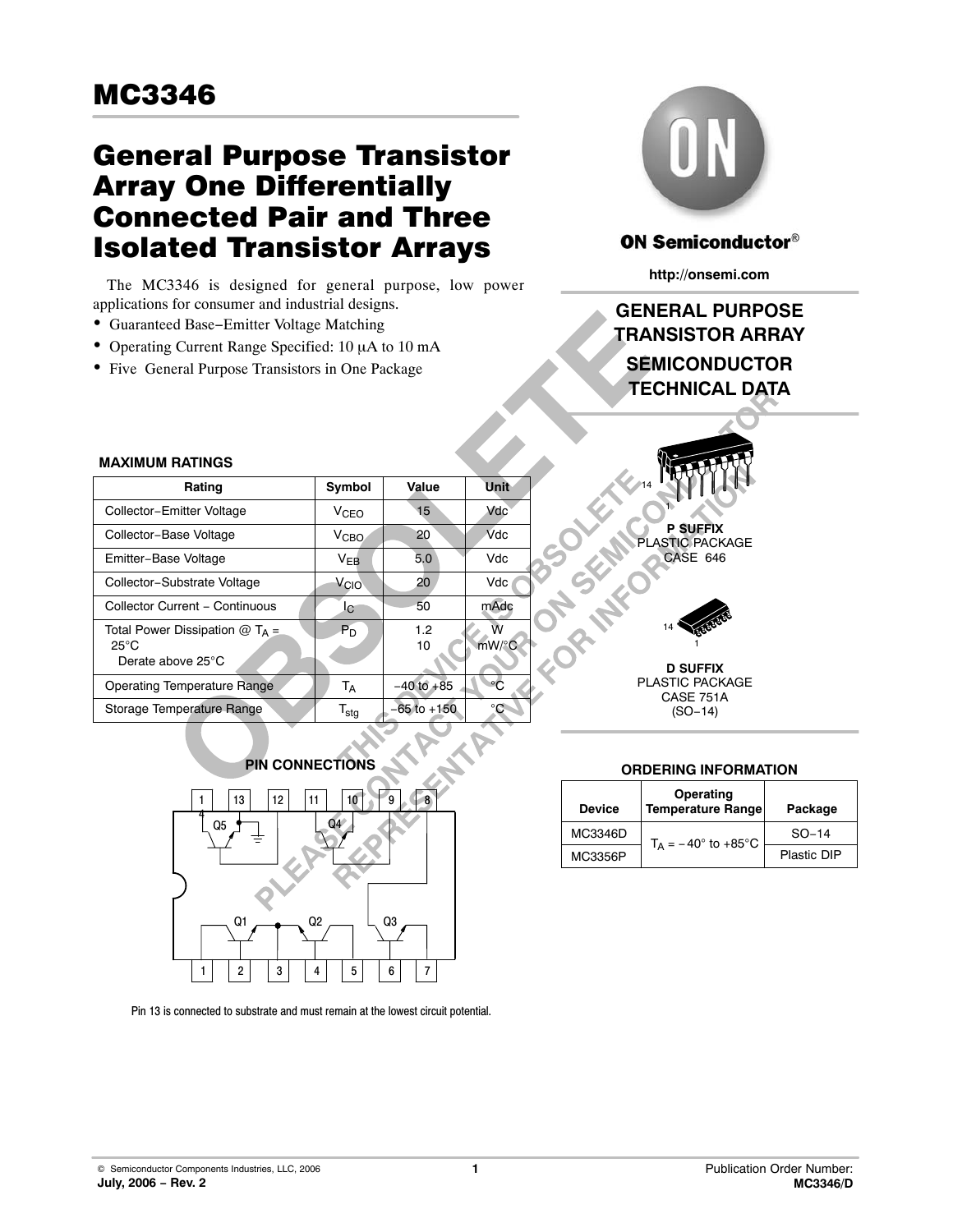| <b>ELECTRICAL CHARACTERISTICS</b> $(T_A = +25^\circ C,$ unless otherwise noted.) |  |  |  |
|----------------------------------------------------------------------------------|--|--|--|
|----------------------------------------------------------------------------------|--|--|--|

| <b>Characteristics</b>                                                                                                                                                                           | Symbol                                   | Min                      | <b>Typ</b>         | Max                      | Unit        |
|--------------------------------------------------------------------------------------------------------------------------------------------------------------------------------------------------|------------------------------------------|--------------------------|--------------------|--------------------------|-------------|
| <b>STATIC CHARACTERISTICS</b>                                                                                                                                                                    |                                          |                          |                    |                          |             |
| Collector-Base Breakdown Voltage<br>$(l_C = 10 \mu A d c)$                                                                                                                                       | $V_{(BR)CBO}$                            | 20                       | 60                 |                          | Vdc         |
| Collector-Emitter Breakdown Voltage<br>$(I_C = 1.0 \text{ m}$ Adc)                                                                                                                               | $V_{(BR)CEO}$                            | 15                       |                    |                          | Vdc         |
| Collector-Substrate Breakdown Voltage<br>$(I_C = 10 \mu A)$                                                                                                                                      | $V_{(BR)ClO}$                            | 20                       | 60                 |                          | Vdc         |
| Emitter-Base Breakdown Voltage<br>$(I_E = 10 \mu A d c)$                                                                                                                                         | $V_{(BR)EBO}$                            | 5.0                      | 7.0                |                          | Vdc         |
| Collector-Base Cutoff Current<br>$(V_{CB} = 10$ Vdc, $I_E = 0)$                                                                                                                                  | <b>I</b> CBO                             |                          |                    | 40                       | nAdc        |
| <b>DC Current Gain</b><br>$(I_C = 10 \text{ m}$ Adc, $V_{CE} = 3.0 \text{ V}$ dc)<br>$(I_C = 1.0 \text{ m}$ Adc, $V_{CE} = 3.0 \text{ V}$ dc)<br>$(I_C = 10 \mu A dc, V_{CE} = 3.0 \text{ Vdc})$ | $h_{FE}$                                 | 40                       | 140<br>130<br>60   |                          |             |
| Base-Emitter Voltage<br>$(V_{CE} = 3.0$ Vdc, $I_E = 1.0$ mAdc)<br>$(V_{CE} = 3.0$ Vdc, $I_E = 10$ mAdc)                                                                                          | $V_{BE}$                                 |                          | 0.72<br>0.8        |                          | Vdc         |
| Input Offset Current for Matched Pair Q1 and Q2<br>$(V_{CE} = 3.0$ Vdc, $I_C = 1.0$ mAdc)                                                                                                        | $I_{101} - I_{102}$                      |                          | 0.3                | 2.0                      | <b>µAdc</b> |
| Magnitude of Input Offset Voltage<br>$(V_{CE} = 3.0$ Vdc, $I_C = 1.0$ mAdc)                                                                                                                      |                                          |                          | 0.5 <sub>0</sub>   | 5.0                      | mVdc        |
| Temperature Coefficient of Base-Emitter Voltage<br>$(V_{CE} = 3.0$ Vdc, $I_C = 1.0$ mAdc)                                                                                                        | Ют                                       |                          | $-1.9$             |                          | mV/°C       |
| <b>Temperature Coefficient</b>                                                                                                                                                                   | <b>AV<sub>IO</sub></b><br>D <sub>T</sub> |                          | 1.0                | $\overline{\phantom{0}}$ | $\mu V$ /°C |
| Collector-Emitter Cutoff Current<br>$(V_{CE} = 10$ Vdc, $I_B = 0)$                                                                                                                               | <sup>I</sup> CEO                         |                          |                    | 0.5                      | <b>µAdc</b> |
| <b>DYNAMIC CHARACTERISTICS</b>                                                                                                                                                                   |                                          |                          |                    |                          |             |
| Low Frequency Noise Figure<br>$(V_{CE} = 3.0$ Vdc, $I_C = 100$ µAdc, $R_S = 1.0$ k $\Omega$ , f = 1.0 kHz)                                                                                       | <b>NF</b>                                |                          | 3.25               |                          | dB          |
| <b>Forward Current Transfer Ratio</b><br>$(V_{CE} = 3.0$ Vdc, $I_C = 1.0$ mAdc, $f = 1.0$ kHz)                                                                                                   | $h_{FE}$                                 |                          | 110                |                          |             |
| Short Circuit Input Impedance<br>$(V_{CE} = 3.0$ Vdc, $I_C = 1.0$ mAdc)                                                                                                                          | $h_{ie}$                                 |                          | 3.5                |                          | kΩ          |
| Open Circuit Output Impedance<br>$(V_{CE} = 3.0$ Vdc, $I_C = 1.0$ mAdc)                                                                                                                          | $h_{oe}$                                 |                          | 15.6               |                          | umhos       |
| Reverse Voltage Transfer Ratio<br>$(V_{CE} = 3.0$ Vdc, $I_C = 1.0$ mAdc)                                                                                                                         | $h_{re}$                                 |                          | 1.8                | $\qquad \qquad -$        | $x10^{-4}$  |
| Forward Transfer Admittance<br>$(V_{CE} = 3.0$ Vdc, $I_C = 1.0$ mAdc, $f = 1.0$ MHz)                                                                                                             | <b>y</b> fe                              |                          | $31 - j1.5$        |                          |             |
| Input Admittance<br>$(V_{CE} = 3.0$ Vdc, $I_C = 1.0$ mAdc, f = 1.0 MHz)                                                                                                                          | Уiе                                      |                          | $0.3 + j0.04$      | $\overline{\phantom{a}}$ |             |
| Output Admittance<br>$(V_{CE} = 3.0$ Vdc, $I_C = 1.0$ mAdc, f = 1.0 MHz)                                                                                                                         | У <sub>ое</sub>                          |                          | $0.001 +$<br> 0.03 | $\overline{\phantom{a}}$ |             |
| Current-Gain - Bandwidth Product<br>$(V_{CE} = 3.0$ Vdc, $I_C = 3.0$ mAdc)                                                                                                                       | $f_T$                                    | 300                      | 550                | $\overline{\phantom{a}}$ | MHz         |
| Emitter-Base Capacitance<br>$(V_{EB} = 3.0$ Vdc, $I_E = 0)$                                                                                                                                      | $\mathrm{C}_{\text{eb}}$                 | $\equiv$                 | 0.6                | $\overline{\phantom{a}}$ | рF          |
| Collector-Base Capacitance<br>$(V_{CB} = 3.0$ Vdc, $I_C = 0)$                                                                                                                                    | $C_{cb}$                                 | $\overline{\phantom{0}}$ | 0.58               | $\overline{\phantom{a}}$ | рF          |
| Collector-Substrate Capacitance<br>$(V_{CS} = 3.0$ Vdc, $I_C = 0)$                                                                                                                               | $C_{CI}$                                 |                          | 2.8                |                          | pF          |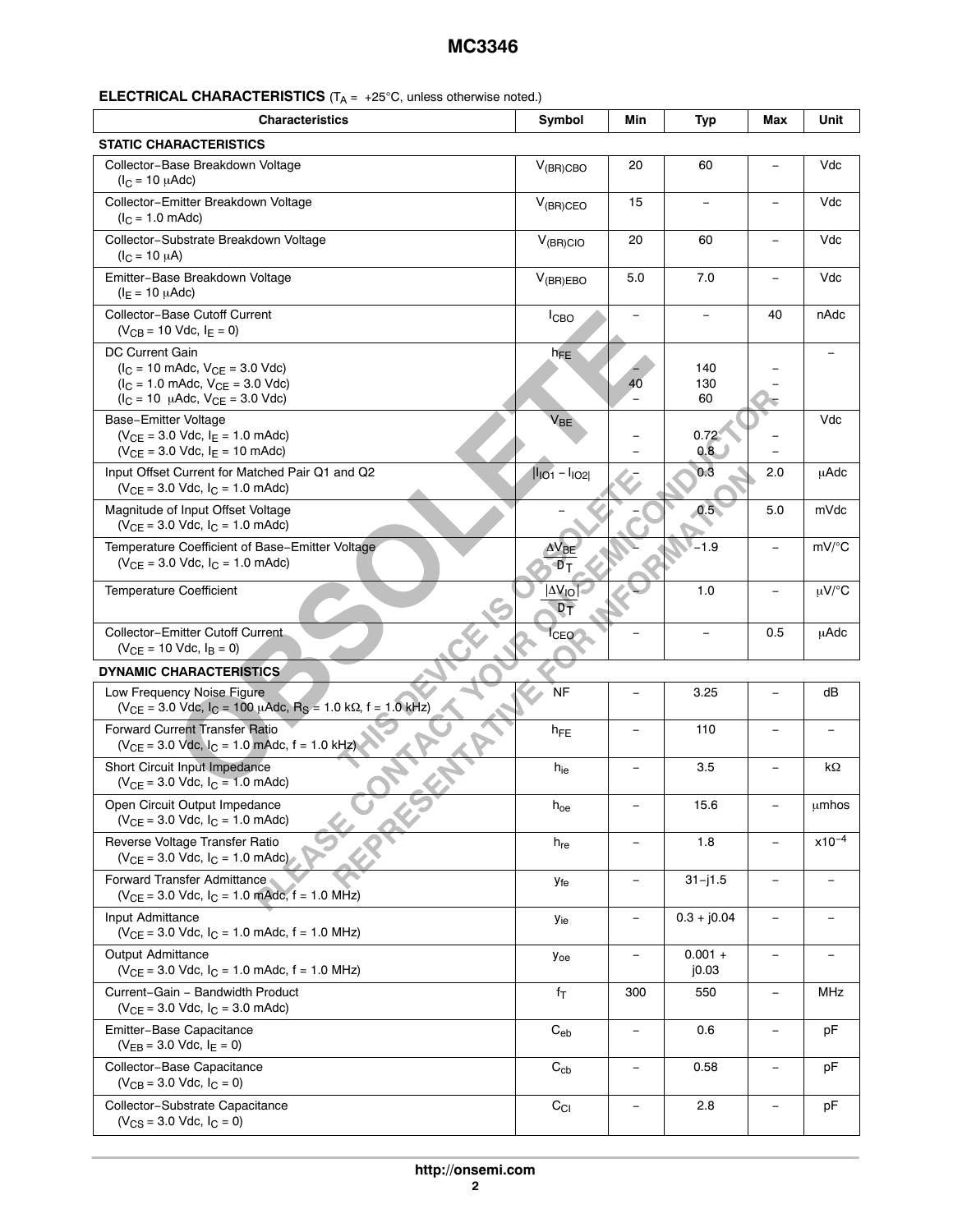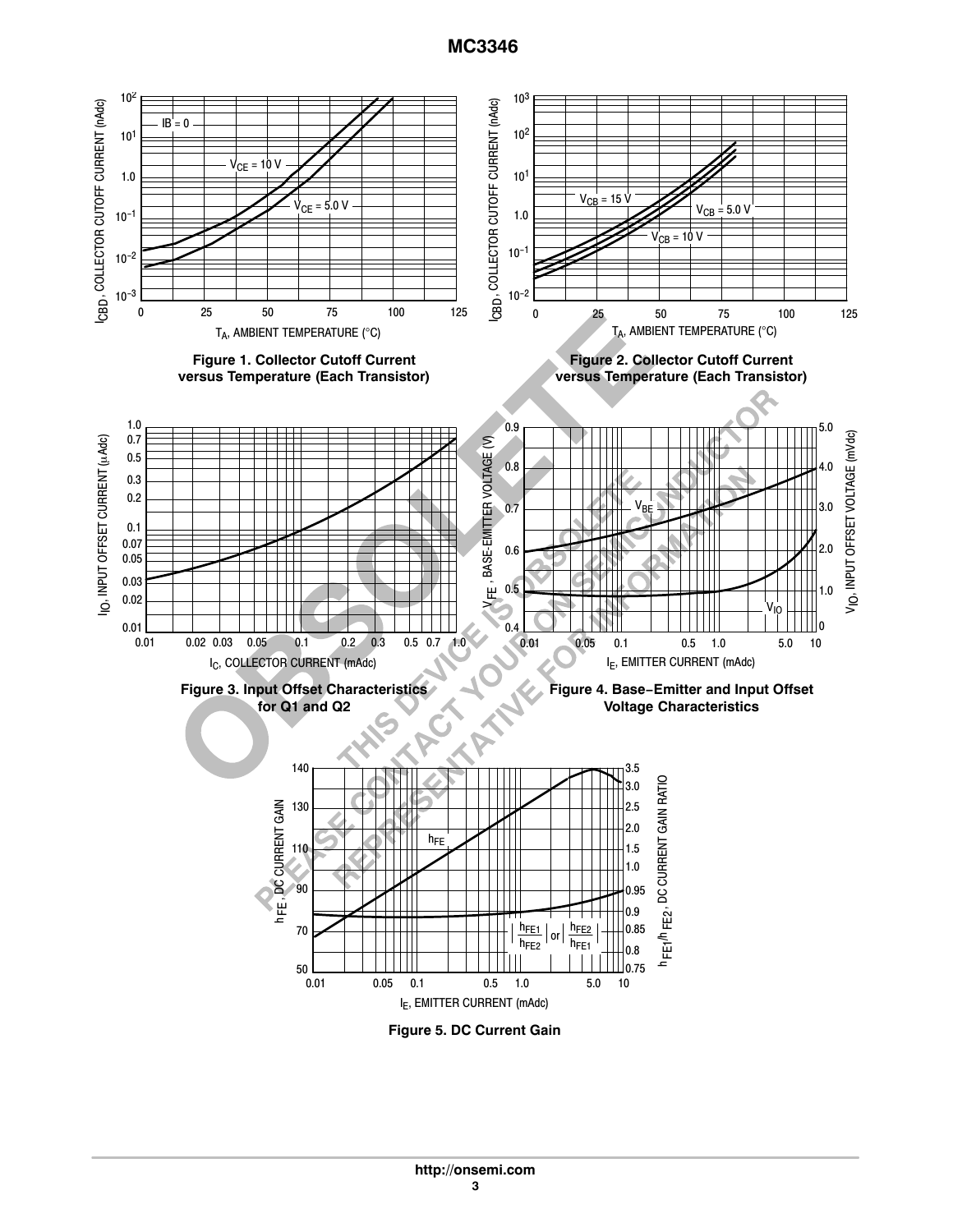#### **PACKAGE DIMENSIONS**

**P SUFFIX** PLASTIC PACKAGE CASE 646−06 ISSUE M